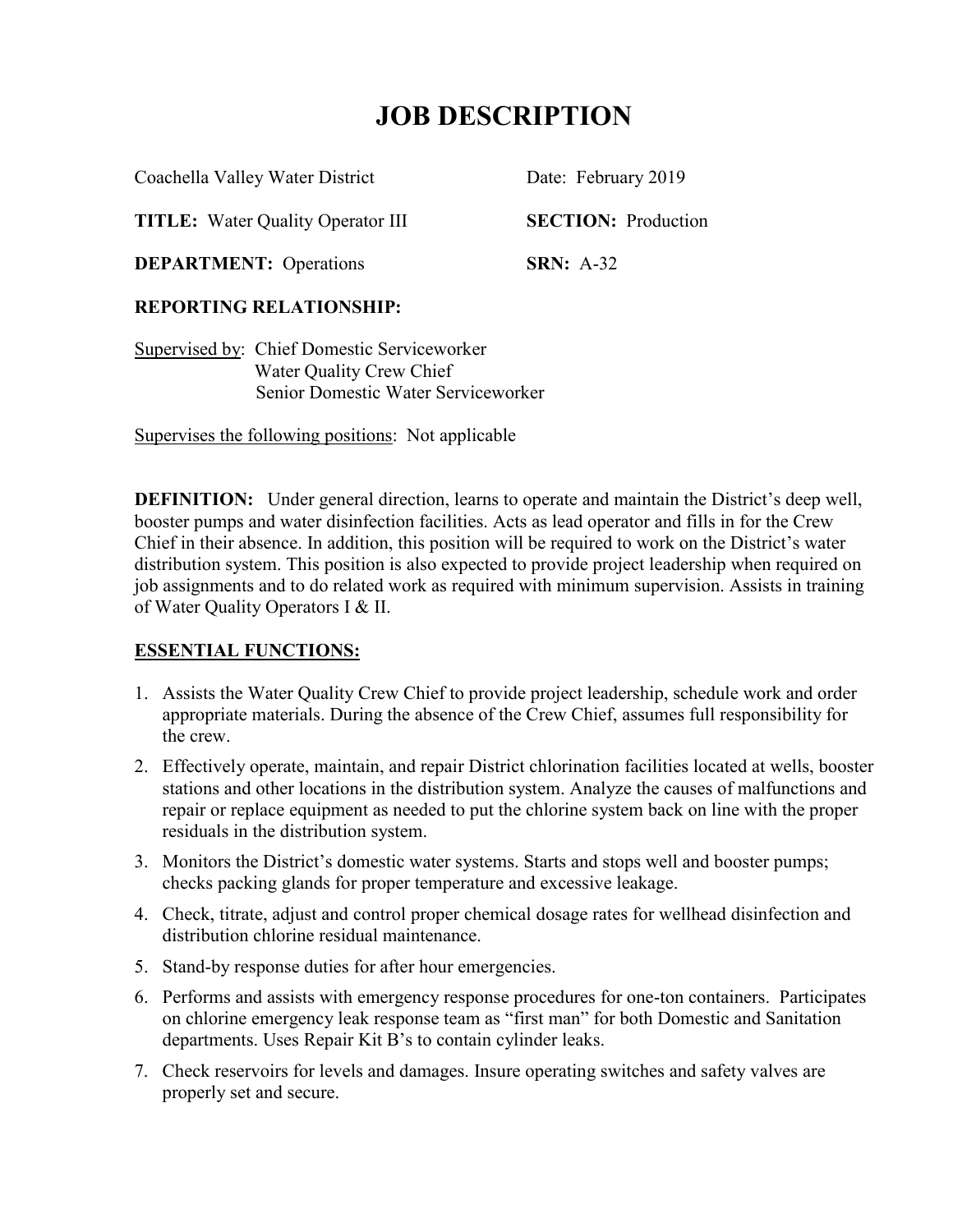### **ESSENTIAL FUNCTIONS (CONT.):**

- 8. Keeps accurate records and reports related to the distribution and chlorination procedures.
- 9. Investigate water quality problems in the distribution system.
- 10. Operates and maintains District's distribution monitoring sample stations.
- 11. Inspects District's wells, boosters and reservoirs for proper operation. Analyze and correct distribution system malfunctions.
- 12. Performs a variety of repairs and maintenance to piping of manifold and disinfection systems. Operates an assortment of tools to accomplish tasks.
- 13. Strictly adheres to District safety practices, procedures and proper use of personal protective equipment including the self-contained breathing apparatus and half face respirators.
- 14. .Disinfect and test domestic water wells, reservoirs, pressure tanks and manifold.

## **MINIMUM QUALIFICATIONS:**

License or Certificates: Valid California Operators license issued by the State Department of Motor Vehicles. Department of Motor Vehicles driving record may influence employment or classification.

## **And**

Possession of a Grade D3 Water Distribution Operators Certificate issued by the State Water Resources Control Board.

### **And**

Possession of a Grade T2 Water Treatment Operators Certificate issued by the State Water Resources Control Board.

# **And**

Possession of a Hazwoper certificate.

Experience**:** Any combination of training and experience which would likely provide the required knowledge and abilities is qualifying. A typical way would be to have five years' experience equivalent to a Water Quality Operator I or II, with a minimum of two years at the Water Quality Operator II level.

### Knowledge**:**

- 1. Planning, organizing, directing and controlling. Staffing, record keeping and operator certification requirements.
- 2. Implementing regulations, Safe Drinking Water Act, Surface Water Treatment Rule and amendments, primary contaminants, secondary contaminants, lead and copper rule and fluoride regulations.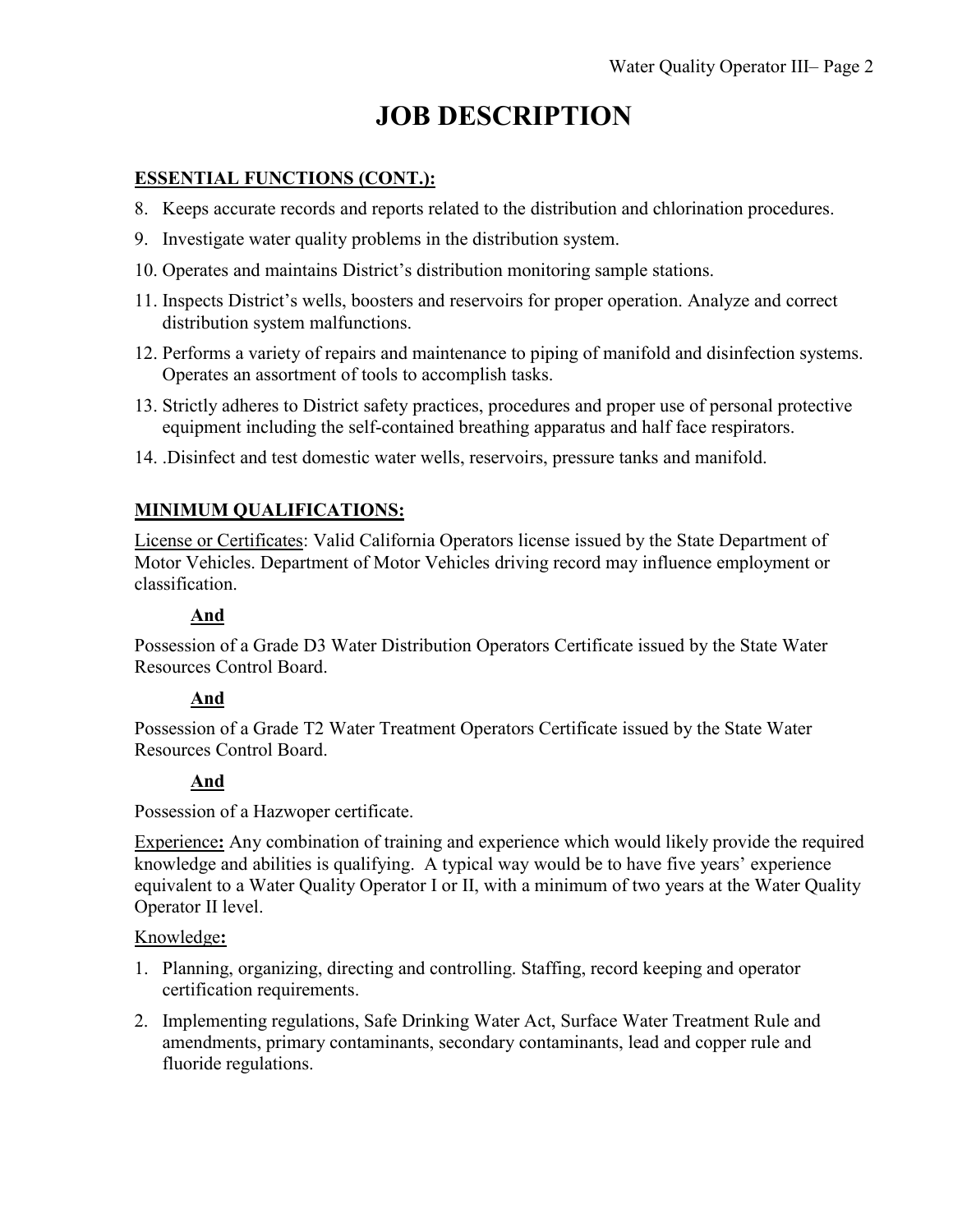## **MINIMUM QUALIFICATIONS (CONT.):**

- 3. Source Water watershed protection, wells, groundwater, surface water, reservoirs, raw water storage, and clear well storage.
- 4. Water Disinfection Processes chlorination, titration, dosage, de-chlorination, filtration, .
- 5. Operation and Maintenance chemical feeders, pumps and motors, blowers and compressors, water meters, pressure gauges, electrical generators, safety, and SCADA.
- 6. Laboratory Procedures sampling, general lab practices, disinfectant, alkalinity, pH, Turbidity, specific conductance, hardness, fluoride, color, taste and odor, dissolved oxygen, algae count, and bacteriological analyses.
- 7. Disinfection water main and well disinfection, disinfection by-products, chlorination, chlorine curve chemistry, storage reservoir disinfection, and types of disinfectants.
- 8. Distribution System Design and Hydraulics system layout, storage facilities, crossconnection and backflow devices, service connections, system mapping, assess system demand, flow rates and velocity, head loss, cavitation, water hammer, water pressure and volume, and static and dynamic pressure.
- 9. Drinking Water Regulations disinfection by-product rule, lead and copper rule, MCLs, monitoring and sampling requirements, safe drinking water act, total coliform rule, and operator certification regulations.
- 10. Equipment Operation, Maintenance and Inspection valves, water meters, hydrants, chlorine feeders, in-line filters, pressure regulators, SCADA, pump types, troubleshooting and repair of pumps and motors, water horsepower, inspection of water mains, piping, storage tanks, equipment installation and repair, and wells.
- 11. Water Mains and Piping cleaning and maintenance, excavation, installation, repair, joints and fittings, leak detection, leak repair, pipe selection, and service line installation.

### Abilities**:**

- 1. Communicate effectively both verbally and in writing.
- 2. Safely and effectively, use hand and power tools.
- 3. Perform heavy manual labor as needed.
- 4. Understand and carry out verbal and written instructions.
- 5. Work cooperatively with others.
- 6. Make sound decisions when working independently.
- 7. Work safely with chlorine using a self-contained breathing apparatus or half face respirator.
- 8. Follow District safety policies and procedures.

# **PHYSICAL REQUIREMENTS**:

1. Will work weekends, evenings, holidays, overtime and standby when required.